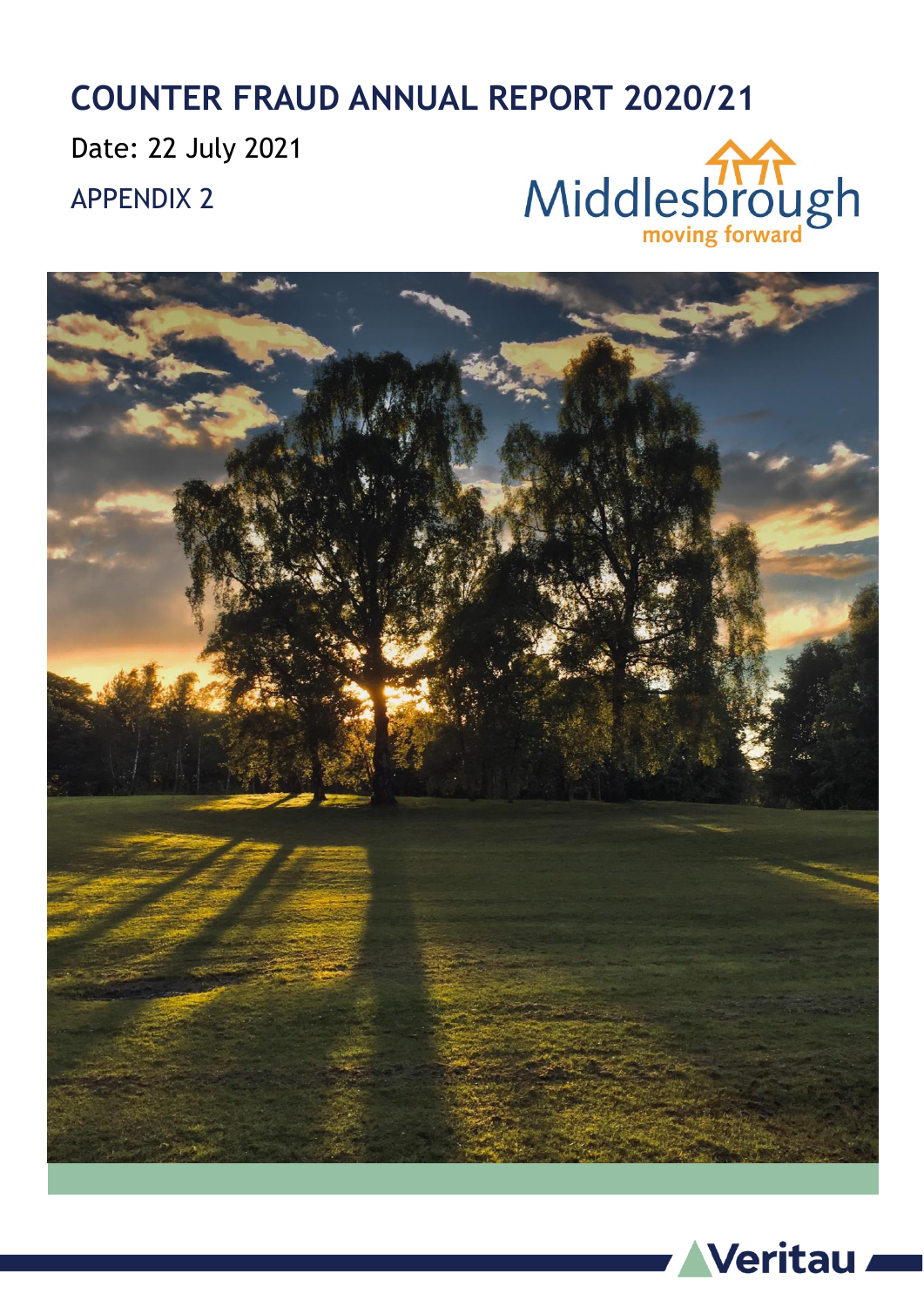#### **CONTENTS**





Jonathan Dodsworth Assistant Director – Corporate Fraud



Max Thomas Head of Internal Audit

Circulation list: Members of the Corporate Affairs and Audit Committee

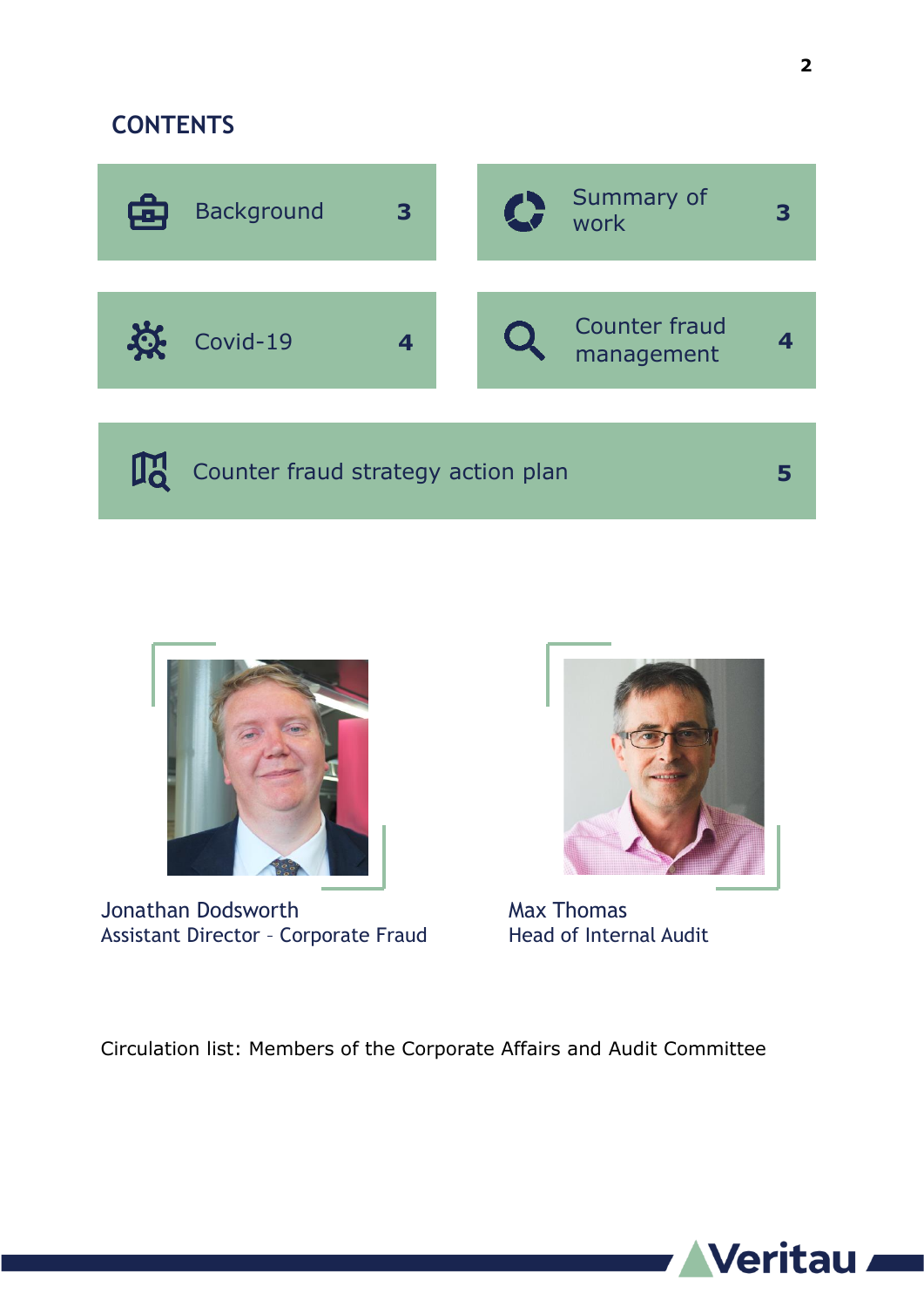

- 1 Fraud is a significant risk to the public sector. Annual losses are estimated to exceed £40 billion in the United Kingdom. Financial loss due to fraud can reduce a council's ability to support public services and can cause reputational damage.
- 2 Veritau delivers a corporate fraud service to the council which aims to prevent, detect and deter fraud and related criminality. We employ qualified criminal investigators to support departments with fraud prevention, proactively identify issues through data matching exercises, and investigate any suspected fraud. To deter fraud, offenders face a range of outcomes, including prosecution in the most serious cases.
- 3 The purpose of this report is to update the Corporate Affairs and Audit Committee on work completed and progress made over the last year in developing counter fraud arrangements at the council.

#### **C** SUMMARY OF WORK

- 4 As part of the new internal audit service introduced in January 2020, Veritau took on responsibility for the oversight of counter fraud work for the council. The focus of work for the team in 2020/21 has been to establish the service by developing relationships with key service areas and officers, ensuring up to date policies and guidance are in place, and raising awareness of fraud issues with council staff and the public. The team has started to undertake investigation work as issues have been referred over the course of the year, and has undertaken counter fraud work in relation to the National Fraud Initiative, and Covid-19 grants to businesses.
- 5 In September 2020, a new counter fraud framework was approved. This introduced a new anti-fraud, corruption and bribery policy, counter fraud and corruption strategy, and a fraud risk assessment. The strategy contains an action plan which will be updated annually. The council's whistleblowing and anti-money laundering policies were also refreshed.
- 6 The counter fraud team helped to administer the 2020/21 National Fraud Initiative (NFI) which is a mandatory exercise run by the Cabinet Office every two years. Forms and privacy notices were reviewed to ensure that they met the requirements of the exercise.
- 7 Fraud awareness sessions have been delivered to staff in key departments, including adult social care, human resources, parking enforcement, and the revenues and benefits service. This training has resulted in cases being referred to the counter fraud team for investigation.
- 8 A government mandated post-assurance exercise reviewed a sample of Covid-19 business grant payments made during the first period of lockdown.

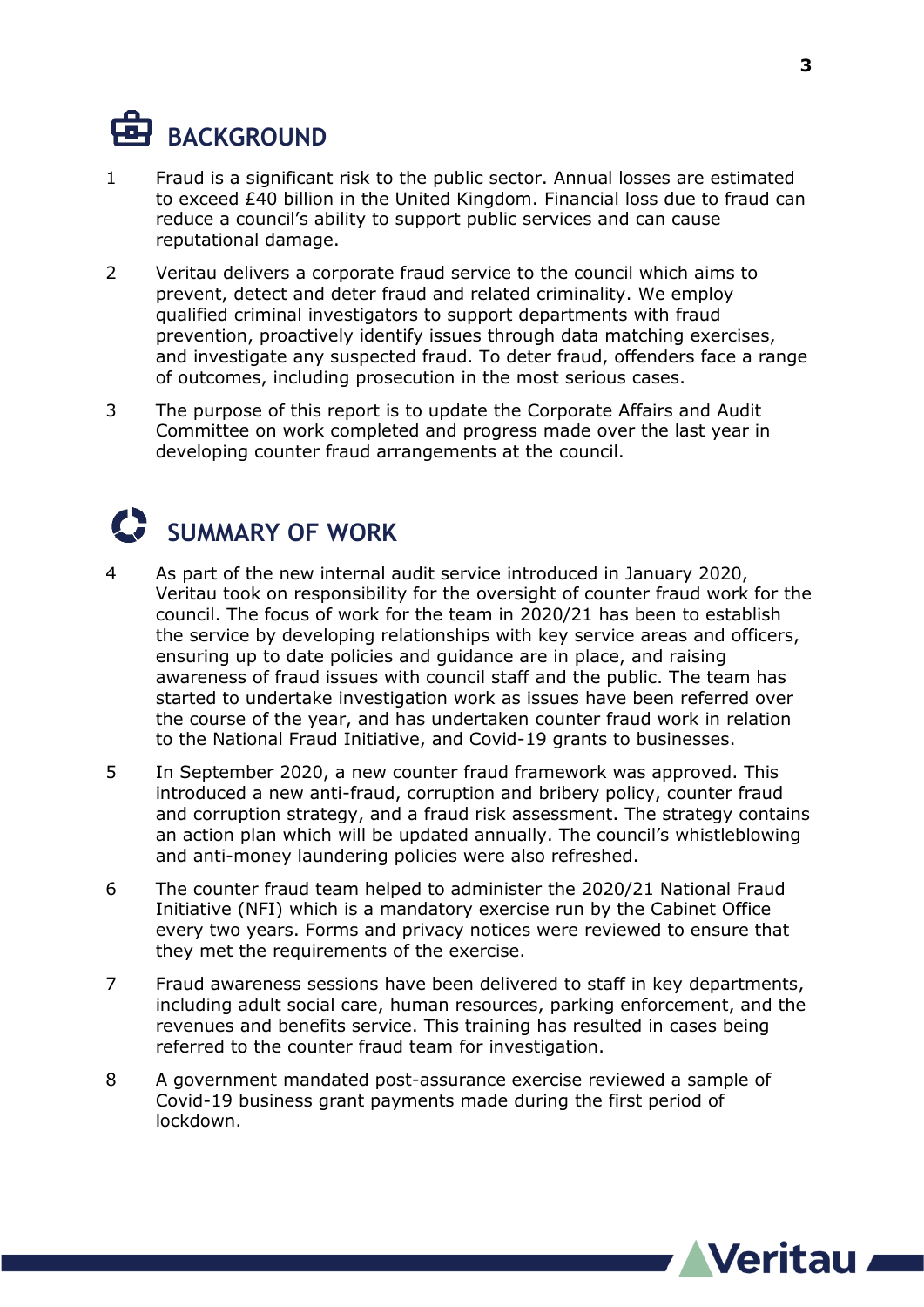

- 9 Councils have played a key role in distributing government grants to local people and businesses. Middlesbrough Council administered over £24.6 million in payments to businesses during the initial tranche of grants between April and September 2020. This was a difficult task, balancing pressure to distribute grants quickly to provide essential support, whilst keeping the risk of fraud to an acceptable level. Checking arrangements in place within the council have helped to minimise incorrect and fraudulent payments.
- 10 Covid-19 has presented new opportunities for fraudsters to exploit members of the public as well as local and central government support schemes. Schemes designed to alleviate the economic impact of the pandemic have been targeted by criminals operating locally, nationally and internationally.
- 11 Veritau has supported the council by carrying out government mandated post-payment checks on grant payments. This involved review of a sample of successful grant applications. The work highlighted a number of applications that required additional scrutiny, however the majority of claims were found to have been paid correctly.
- 12 The counter fraud team has also provided support by sharing information relating to national scams by organised criminal gangs with the council, government departments, national bodies, and regional partners.

## **COUNTER FRAUD MANAGEMENT**

- 13 Veritau undertakes a range of activity to support the development of counter fraud work at the council.
- 14 Raising awareness of fraud is an important function of the counter fraud team. Training sessions were delivered to council departments using video conferencing technology. Working with the council's communications department, the team delivered information on fraud risks to all council staff as part of International Fraud Awareness Week in November 2020. This included information on fraud relating to Covid-19 and adult social care, through pre-recorded webinars.
- 15 The counter fraud team ensures that the council meets its legal obligations surrounding counter fraud work. We manage work connected to the National Fraud Initiative (NFI). Annual transparency data on fraud is also provided for publication by the council, to meet the requirements of the Local Government Transparency Code 2015.
- 16 The team's work was recognised in November when it was nominated as a finalist for Outstanding Team in the Tackling Economic Crime Awards.

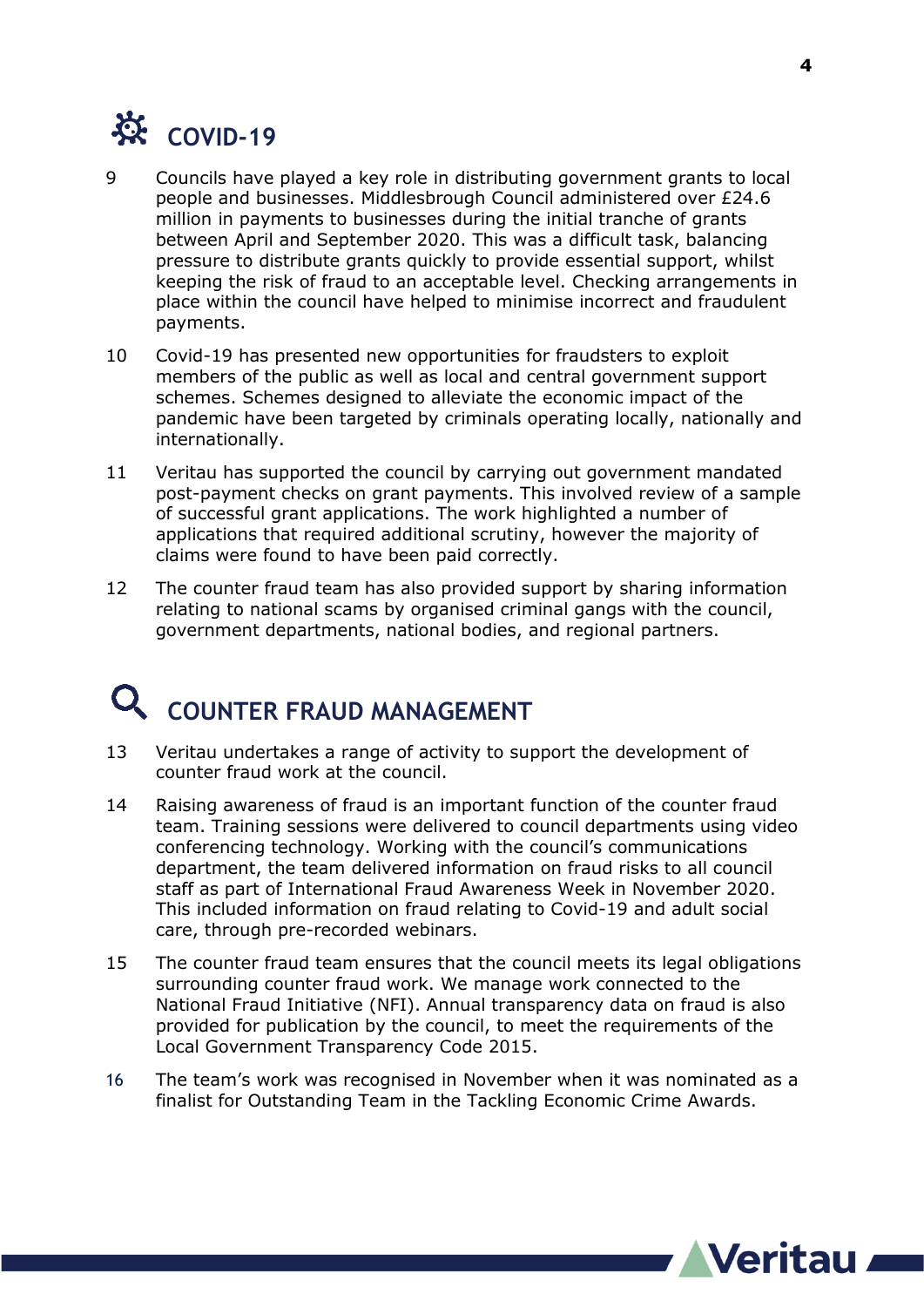# **COUNTER FRAUD STRATEGY ACTION PLAN**

17 In September 2020 the Corporate Affairs and Audit Committee were presented a strategy action plan designed to help develop counter fraud arrangements at the council. The table below shows progress against the agreed actions. The action plan will be updated with new actions and priorities in September 2021.

| <b>Ref</b>     | <b>Action</b>                                                                                                                                                            | <b>Status</b> | <b>Update</b>                                                                                                                                                                                                                                                                |
|----------------|--------------------------------------------------------------------------------------------------------------------------------------------------------------------------|---------------|------------------------------------------------------------------------------------------------------------------------------------------------------------------------------------------------------------------------------------------------------------------------------|
| $\mathbf{1}$   | Prepare a counter fraud<br>strategy which acknowledges<br>fraud risks facing the Council<br>and sets overall counter fraud<br>aims.                                      | Complete      | A new counter fraud strategy<br>was published in November<br>2020 and is due to be<br>refreshed in 2023. The<br>associated action plan will be<br>updated on an annual basis.                                                                                                |
| $\overline{2}$ | Prepare an updated counter<br>fraud policy to take account of<br>the latest national guidance,<br>and reflect changes to the<br>council's counter fraud<br>arrangements. | Complete      | A new anti-fraud, corruption,<br>and bribery policy was<br>introduced in September<br>2020. The policy will be<br>subject to annual review.                                                                                                                                  |
| 3              | Review and update the<br>council's fraud risk<br>assessment.                                                                                                             | Complete      | The council's annual fraud risk<br>assessment was presented to<br>the committee in September<br>2020.                                                                                                                                                                        |
| $\overline{4}$ | Regularly report to the<br>Corporate Affairs and Audit<br>Committee on counter fraud<br>activity.                                                                        | Complete      | The committee was updated<br>on counter fraud activity and<br>consulted on updates to<br>council policies in September,<br>December, and April. Going<br>forward, we will include<br>updates on counter fraud<br>issues as part of all progress<br>reports to the Committee. |
| 5              | Meet managers of key service<br>areas to discuss fraud<br>provision.                                                                                                     | Complete      | Discussions have been held<br>with key service areas.<br>Information sharing is in place<br>and the team is working with<br>areas to strengthen counter<br>fraud arrangements. This<br>work has led to fraud<br>investigation work starting in a<br>number of areas.         |